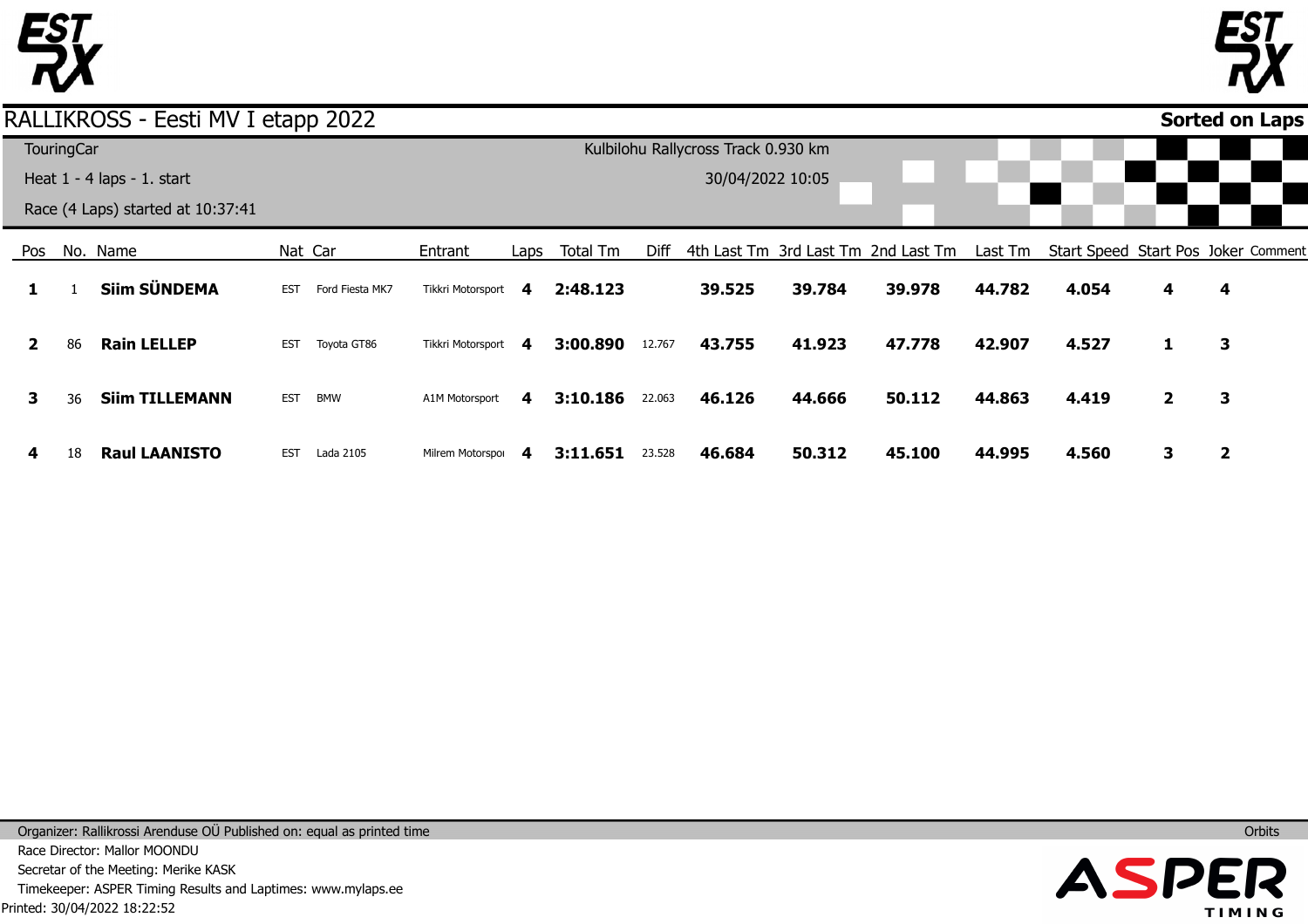



## RALLIKROSS - Eesti MV I etapp 2022

|              |                   |                                   | . .        |                |                      |      |          |        |                                     |          |                                     |         |       |              |                                     |
|--------------|-------------------|-----------------------------------|------------|----------------|----------------------|------|----------|--------|-------------------------------------|----------|-------------------------------------|---------|-------|--------------|-------------------------------------|
|              | <b>TouringCar</b> |                                   |            |                |                      |      |          |        | Kulbilohu Rallycross Track 0.930 km |          |                                     |         |       |              |                                     |
|              |                   | Heat 1 - 4 laps - 2. start        |            |                |                      |      |          |        | 30/04/2022 10:10                    |          |                                     |         |       |              |                                     |
|              |                   | Race (4 Laps) started at 10:41:49 |            |                |                      |      |          |        |                                     |          |                                     |         |       |              |                                     |
| Pos          |                   | No. Name                          |            | Nat Car        | Entrant              | Laps | Total Tm | Diff   |                                     |          | 4th Last Tm 3rd Last Tm 2nd Last Tm | Last Tm |       |              | Start Speed Start Pos Joker Comment |
|              | 21                | <b>Priit REBANE</b>               | <b>EST</b> | Volvo C-30     | <b>Yellow Racing</b> | 4    | 2:50.935 |        | 46.375                              | 40.165   | 40.244                              | 40.043  | 4.108 | 4            | 1                                   |
| $\mathbf{2}$ | 17                | <b>Rauno RAPPU</b>                | <b>EST</b> | Lada 2105      | <b>Yellow Racing</b> | 4    | 2:55.621 | 4.686  | 41.759                              | 46.199   | 41.579                              | 41.998  | 4.086 | 1            | $\mathbf{2}$                        |
| 3            |                   | <b>Alo HINTSER</b>                | <b>EST</b> | <b>BMW 320</b> | <b>Yellow Racing</b> | 4    | 2:56.180 | 5.245  | 42.926                              | 41.282   | 46.128                              | 41.467  | 4.377 | $\mathbf{2}$ | 3                                   |
| 4            | 69                | Sigmar TAMMEMÄGI                  | <b>EST</b> | Audi Coupe     | Kupatama Motors      | 4    | 3:28.981 | 38.046 | 44.337                              | 1:17.330 | 42.031                              | 41.133  | 4.150 | 3            | 2                                   |

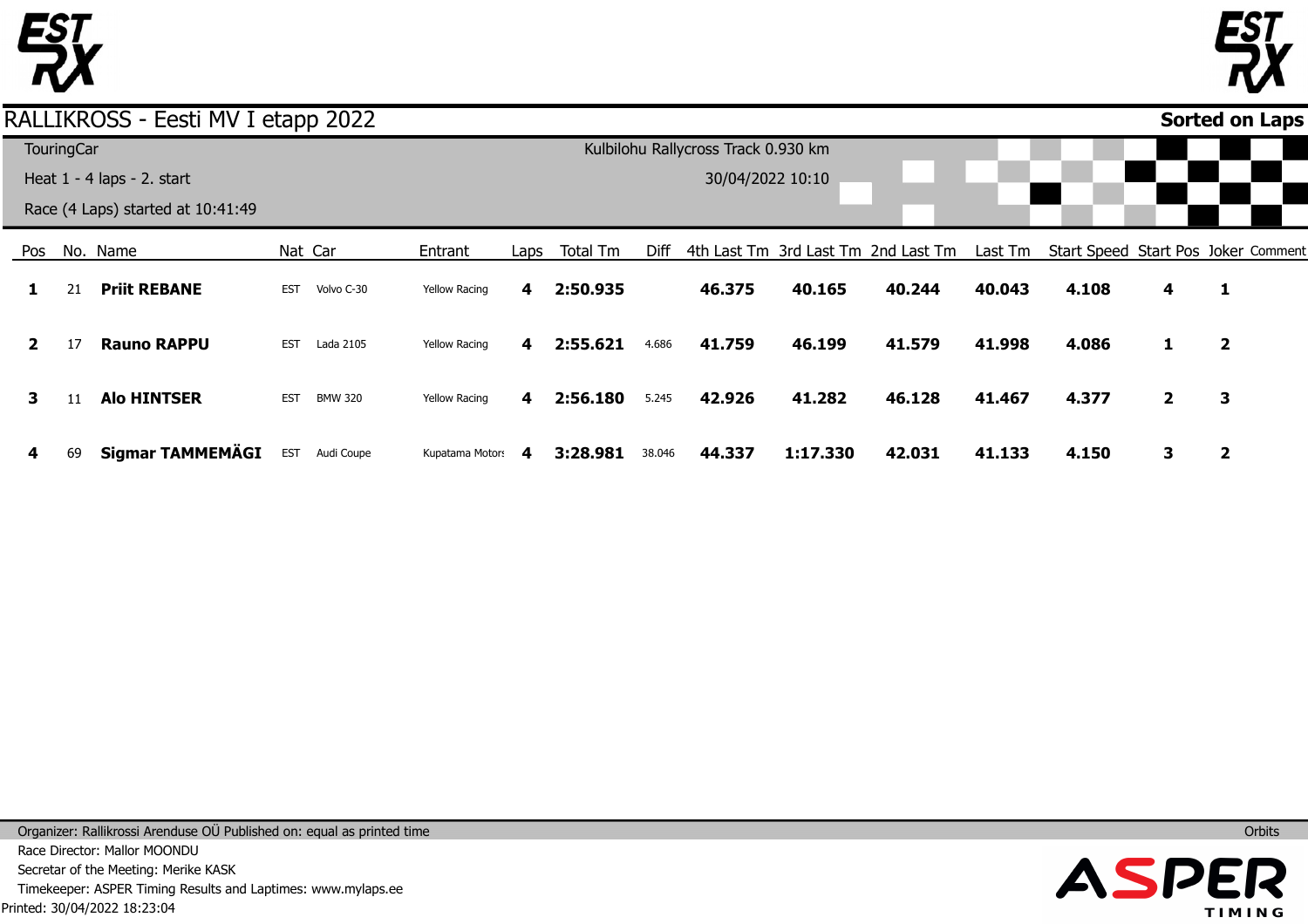



## RALLIKROSS - Eesti MV I etapp 2022

|              |                   |                                   |            |                 |                |      |          |       |                                     |        |                                                                                 |        |       |              | <u>---- -- -- ---</u> |  |
|--------------|-------------------|-----------------------------------|------------|-----------------|----------------|------|----------|-------|-------------------------------------|--------|---------------------------------------------------------------------------------|--------|-------|--------------|-----------------------|--|
|              | <b>TouringCar</b> |                                   |            |                 |                |      |          |       | Kulbilohu Rallycross Track 0.930 km |        |                                                                                 |        |       |              |                       |  |
|              |                   | Heat $1 - 4$ laps $- 3$ . start   |            |                 |                |      |          |       | 30/04/2022 10:12                    |        |                                                                                 |        |       |              |                       |  |
|              |                   | Race (4 Laps) started at 10:45:46 |            |                 |                |      |          |       |                                     |        |                                                                                 |        |       |              |                       |  |
| Pos          |                   | No. Name                          |            | Nat Car         | Entrant        | Laps | Total Tm | Diff  |                                     |        | 4th Last Tm 3rd Last Tm 2nd Last Tm Last Tm Start Speed Start Pos Joker Comment |        |       |              |                       |  |
|              | q                 | <b>Rommi PUKK</b>                 | <b>EST</b> | <b>BMW 120</b>  | Ligur Racing   | 4    | 2:52.139 |       | 46.770                              | 40.413 | 40.268                                                                          | 40.635 | 4.053 | $\mathbf{2}$ | -1                    |  |
| $\mathbf{2}$ |                   | <b>Andreas ARUAAS</b>             | <b>EST</b> | Ford Fiesta MK6 | Kiil Racing    | 4    | 2:55.052 | 2.913 | 48.412                              | 40.290 | 40.940                                                                          | 40.976 | 4.434 | 3            | 1                     |  |
| З.           | 10                | <b>Kalmer VAHT</b>                | <b>EST</b> | Lada 2101       | Reinsalu Sport | 4    | 2:55.416 | 3.277 | 41.753                              | 41.540 | 41.298                                                                          | 46.848 | 3.977 |              |                       |  |

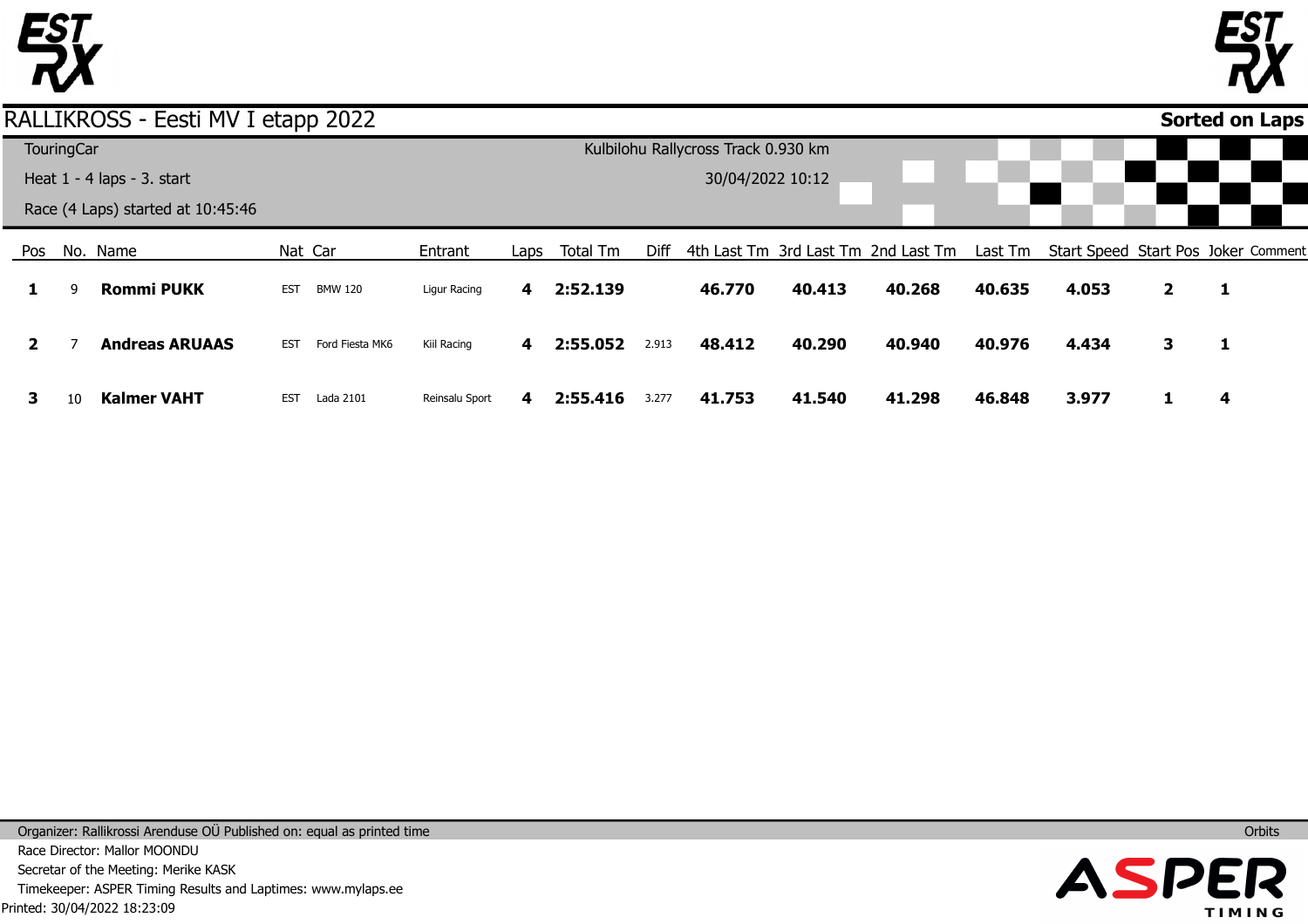



|              | <b>TouringCar</b>   |                         |                 |             |                | Kulbilohu Rallycross Track 0.930 km |                |  |  |
|--------------|---------------------|-------------------------|-----------------|-------------|----------------|-------------------------------------|----------------|--|--|
|              | 1st Qualifying Heat |                         |                 |             |                |                                     |                |  |  |
|              |                     |                         |                 |             |                |                                     |                |  |  |
|              |                     |                         |                 |             |                |                                     |                |  |  |
| Pos          | No.                 | <b>Name</b>             | <b>Total Tm</b> | <b>Diff</b> | <b>R1.</b>     | <b>R2.</b>                          | R3.            |  |  |
|              |                     | <b>Siim SÜNDEMA</b>     | 2:48.123        |             | 4 [2:48.123]   |                                     | $\blacksquare$ |  |  |
| $\mathbf{2}$ | 21                  | <b>Priit REBANE</b>     | 2:50.935        | 2.812       |                | 4 [2:50.935]                        | $\blacksquare$ |  |  |
| 3.           | 9                   | <b>Rommi PUKK</b>       | 2:52.139        | 4.016       | $\blacksquare$ | ۰                                   | 4 [2:52.139]   |  |  |
| 4            |                     | <b>Andreas ARUAAS</b>   | 2:55.052        | 6.929       | $\blacksquare$ | $\blacksquare$                      | 4 [2:55.052]   |  |  |
| 5            | 10                  | <b>Kalmer VAHT</b>      | 2:55.416        | 7.293       | ۰              | ۰                                   | 4 [2:55.416]   |  |  |
| 6            | 17                  | <b>Rauno RAPPU</b>      | 2:55.621        | 7.498       | ۰              | 4 [2:55.621]                        | $\blacksquare$ |  |  |
| 7            | 11                  | <b>Alo HINTSER</b>      | 2:56.180        | 8.057       | ۰              | 4 [2:56.180]                        | $\blacksquare$ |  |  |
| 8            | 86                  | <b>Rain LELLEP</b>      | 3:00.890        | 12.767      | 4 [3:00.890]   | $\blacksquare$                      | $\blacksquare$ |  |  |
| 9            | 36                  | <b>Siim TILLEMANN</b>   | 3:10.186        | 22.063      | 4 [3:10.186]   | $\blacksquare$                      | $\blacksquare$ |  |  |
| 10           | 18                  | <b>Raul LAANISTO</b>    | 3:11.651        | 23.528      | 4 [3:11.651]   | $\blacksquare$                      | $\blacksquare$ |  |  |
| 11           | 69                  | <b>Sigmar TAMMEMÄGI</b> | 3:28.981        | 40.858      |                | 4 [3:28.981]                        | $\blacksquare$ |  |  |

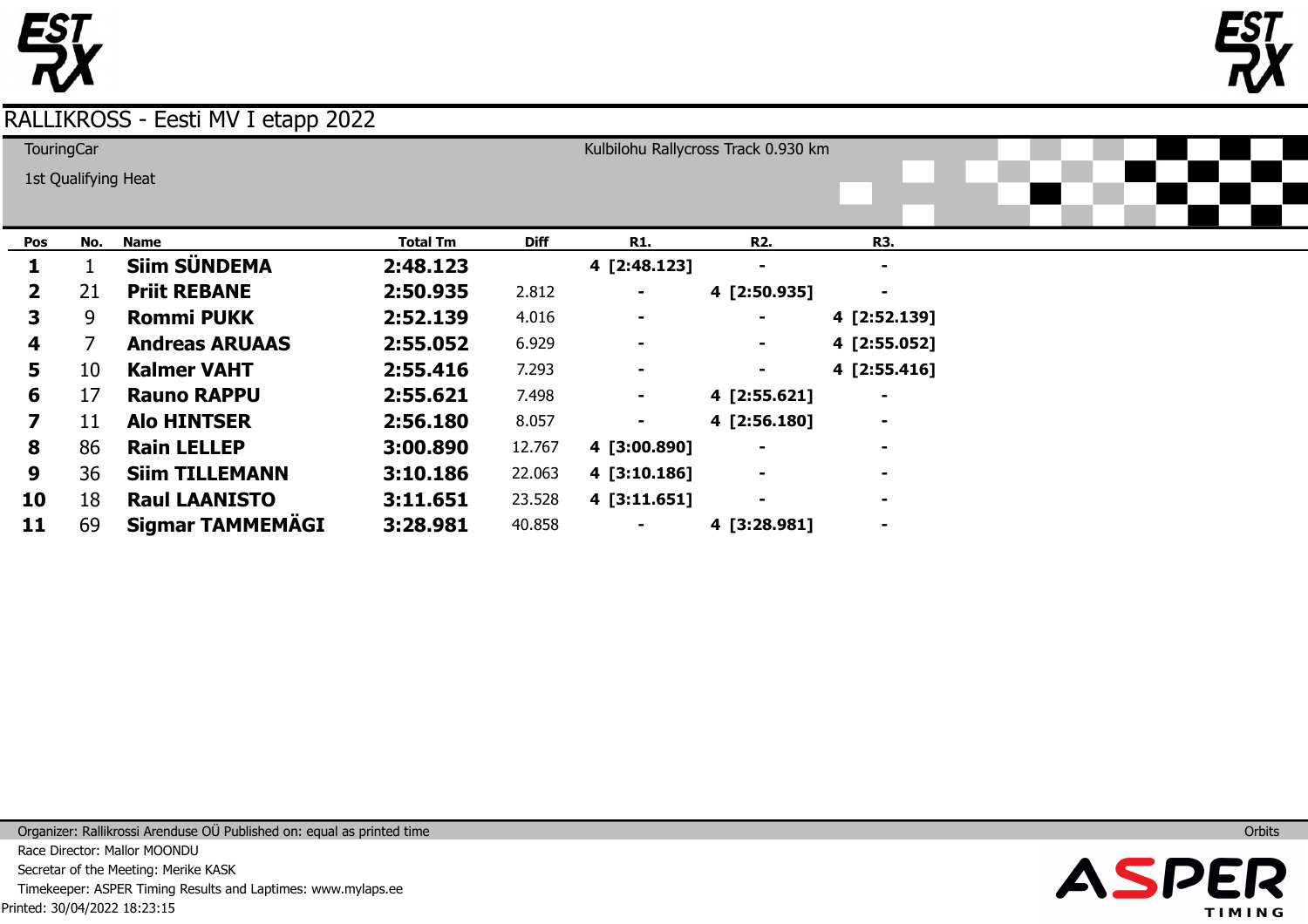

**TouringCar** 

Kulbilohu Rallycross Track 0.930 km

|              |     | Qualifying Heat 1 Points |                      |                 |              |     |              |              |                     |
|--------------|-----|--------------------------|----------------------|-----------------|--------------|-----|--------------|--------------|---------------------|
| Pos          | No. | <b>Name</b>              | <b>Entrant</b>       | Car             | M1. Total Tm | M1. | R2. Total Tm | R3. Total Tm | <b>Total points</b> |
| 1            |     | Siim SÜNDEMA             | Tikkri Motorsport    | Ford Fiesta MK7 | 2:48.123     | 50  |              |              | 50                  |
| $\mathbf{2}$ | 21  | <b>Priit REBANE</b>      | Yellow Racing        | Volvo C-30      | 2:50.935     | 45  |              |              | 45                  |
| $\mathbf{3}$ | 9   | <b>Rommi PUKK</b>        | Ligur Racing         | <b>BMW 120</b>  | 2:52.139     | 42  |              |              | 42                  |
| 4            | 7   | <b>Andreas ARUAAS</b>    | Kiil Racing          | Ford Fiesta MK6 | 2:55.052     | 40  |              |              | 40                  |
| 5            | 10  | <b>Kalmer VAHT</b>       | Reinsalu Sport       | Lada 2101       | 2:55.416     | 39  |              |              | 39                  |
| 6            | 17  | <b>Rauno RAPPU</b>       | <b>Yellow Racing</b> | Lada 2105       | 2:55.621     | 38  |              |              | 38                  |
| 7            | 11  | <b>Alo HINTSER</b>       | <b>Yellow Racing</b> | <b>BMW 320</b>  | 2:56.180     | 37  |              |              | 37                  |
| 8            | 86  | <b>Rain LELLEP</b>       | Tikkri Motorsport    | Toyota GT86     | 3:00.890     | 36  |              |              | 36                  |
| 9            | 36  | <b>Siim TILLEMANN</b>    | A1M Motorsport       | <b>BMW</b>      | 3:10.186     | 35  |              |              | 35                  |
| 10           | 18  | <b>Raul LAANISTO</b>     | Milrem Motorsport    | Lada 2105       | 3:11.651     | 34  |              |              | 34                  |
| 11           | 69  | <b>Sigmar TAMMEMÄGI</b>  | Kupatama Motorsport  | Audi Coupe      | 3:28.981     | 33  |              |              | 33                  |

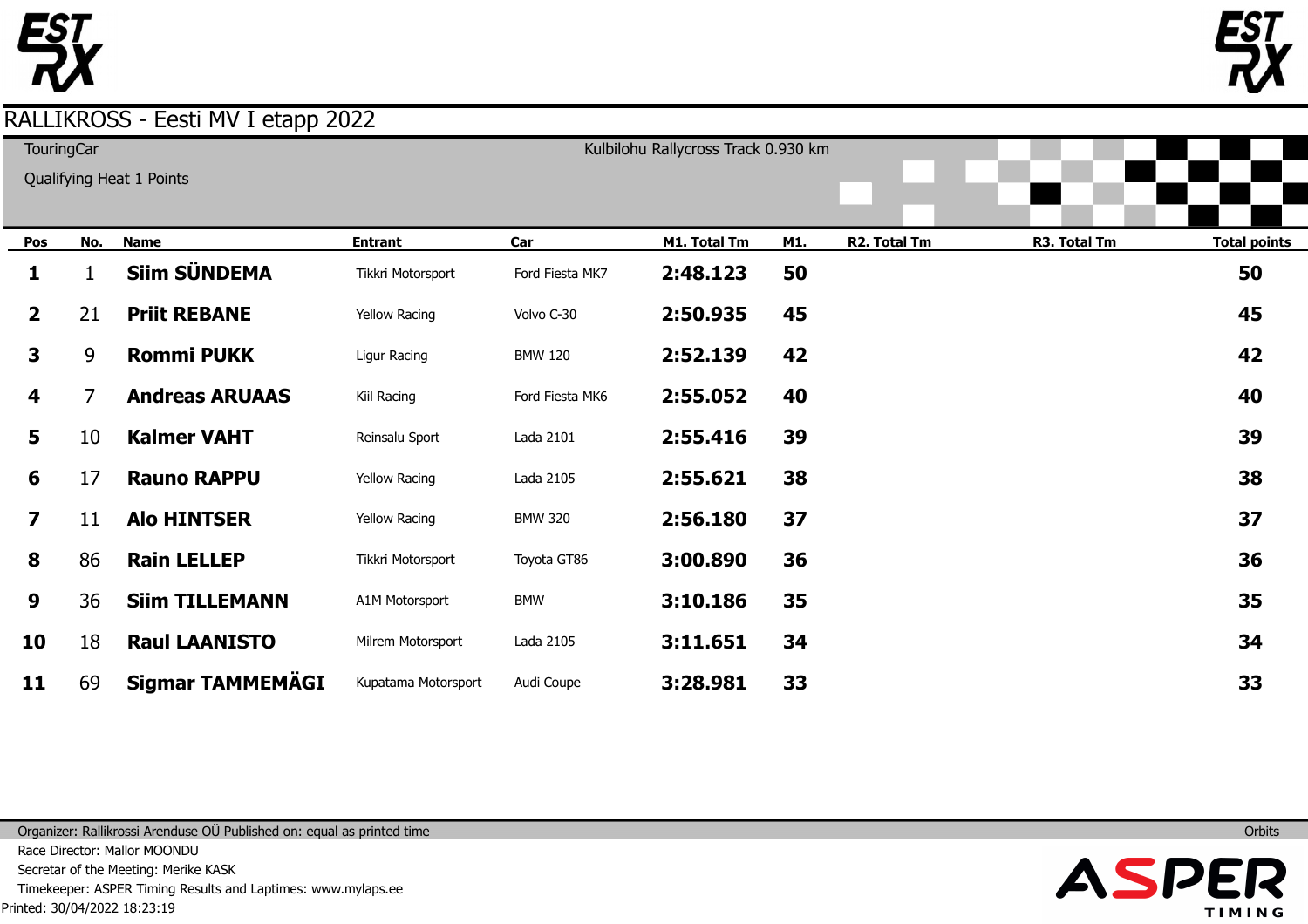



## RALLIKROSS - Eesti MV I etapp 2022

|              |                   |                                   | . .        |                 |                      |      |          |       |                                     |        |                                     |         |       |                |                                     |  |
|--------------|-------------------|-----------------------------------|------------|-----------------|----------------------|------|----------|-------|-------------------------------------|--------|-------------------------------------|---------|-------|----------------|-------------------------------------|--|
|              | <b>TouringCar</b> |                                   |            |                 |                      |      |          |       | Kulbilohu Rallycross Track 0.930 km |        |                                     |         |       |                |                                     |  |
|              |                   | Heat 2 - 4 laps - 1. start        |            |                 |                      |      |          |       | 30/04/2022 11:25                    |        |                                     |         |       |                |                                     |  |
|              |                   | Race (4 Laps) started at 12:18:19 |            |                 |                      |      |          |       |                                     |        |                                     |         |       |                |                                     |  |
| Pos          |                   | No. Name                          |            | Nat Car         | Entrant              | Laps | Total Tm | Diff  |                                     |        | 4th Last Tm 3rd Last Tm 2nd Last Tm | Last Tm |       |                | Start Speed Start Pos Joker Comment |  |
|              | 21                | <b>Priit REBANE</b>               | <b>EST</b> | Volvo C-30      | <b>Yellow Racing</b> | 4    | 2:49.482 |       | 41.993                              | 44.215 | 39.589                              | 39.551  | 4.134 | $\overline{2}$ | $\overline{\mathbf{2}}$             |  |
| $\mathbf{2}$ |                   | <b>Siim SÜNDEMA</b>               | <b>EST</b> | Ford Fiesta MK7 | Tikkri Motorsport    | 4    | 2:50.287 | 0.805 | 41.226                              | 39.848 | 40.223                              | 44.835  | 4.155 | 1              | 4                                   |  |
| 3            | q                 | <b>Rommi PUKK</b>                 | EST        | BMW 120         | Ligur Racing         | 4    | 2:53.316 | 3.834 | 46.281                              | 41.428 | 40.965                              | 40.719  | 3.923 | 3              | 1                                   |  |
| 4            |                   | <b>Andreas ARUAAS</b>             | <b>EST</b> | Ford Fiesta MK6 | Kiil Racing          | 4    | 2:55.057 | 5.575 | 42.734                              | 41.215 | 46.087                              | 40.883  | 4.138 | 4              | 3                                   |  |

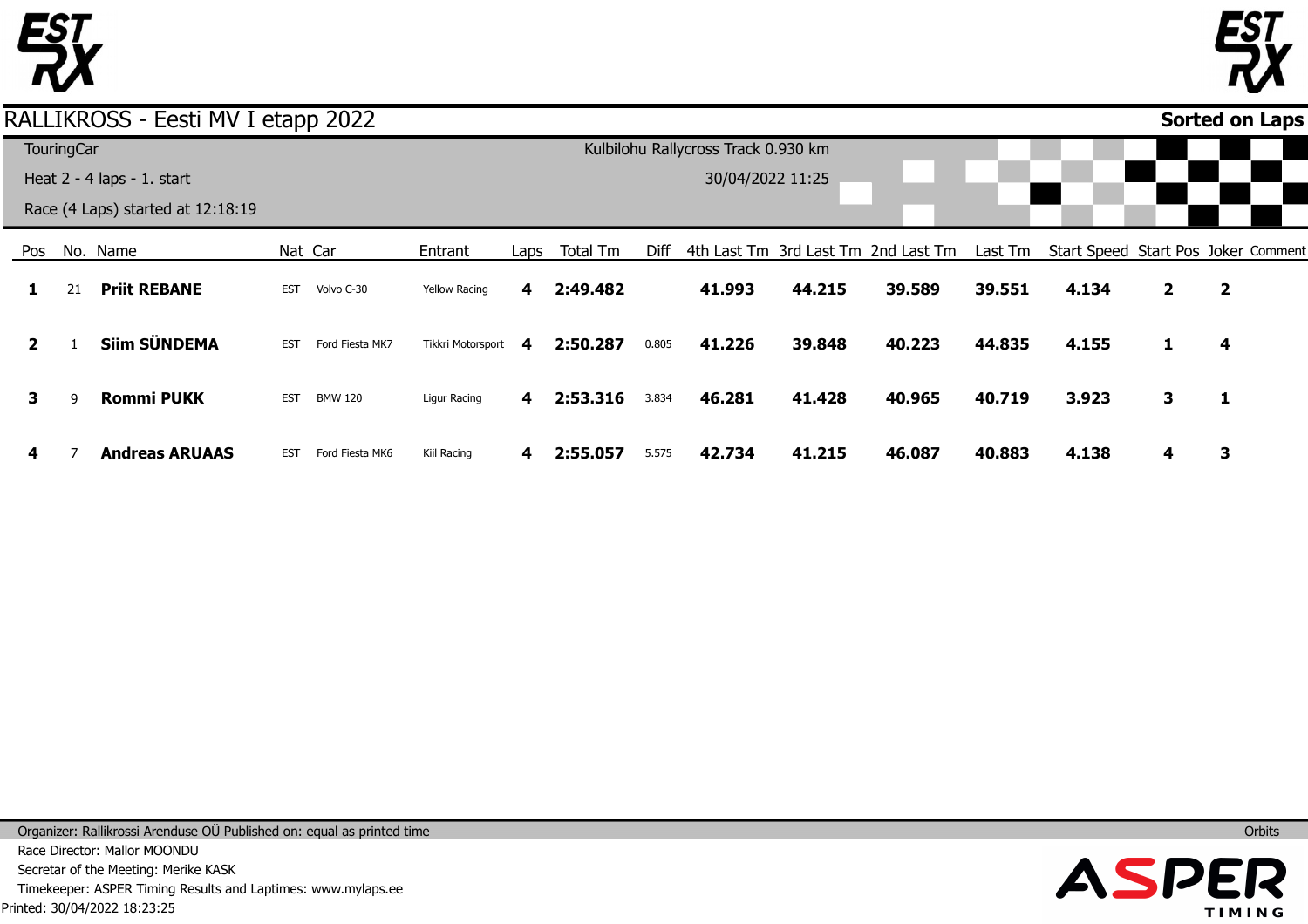

 $\overline{\phantom{a}}$ 



**Sorted on Laps**

## RALLIKROSS - Eesti MV I etapp 2022

|     |                   |                                   | .          |                |                      |      |          |       |                                     |        |                                     |         |       |              |                                     |  |
|-----|-------------------|-----------------------------------|------------|----------------|----------------------|------|----------|-------|-------------------------------------|--------|-------------------------------------|---------|-------|--------------|-------------------------------------|--|
|     | <b>TouringCar</b> |                                   |            |                |                      |      |          |       | Kulbilohu Rallycross Track 0.930 km |        |                                     |         |       |              |                                     |  |
|     |                   | Heat 2 - 4 laps - 2. start        |            |                |                      |      |          |       | 30/04/2022 11:30                    |        |                                     |         |       |              |                                     |  |
|     |                   | Race (4 Laps) started at 12:22:13 |            |                |                      |      |          |       |                                     |        |                                     |         |       |              |                                     |  |
| Pos |                   | No. Name                          |            | Nat Car        | Entrant              | Laps | Total Tm | Diff  |                                     |        | 4th Last Tm 3rd Last Tm 2nd Last Tm | Last Tm |       |              | Start Speed Start Pos Joker Comment |  |
|     | 10                | <b>Kalmer VAHT</b>                | <b>EST</b> | Lada 2101      | Reinsalu Sport       | 4    | 2:55.819 |       | 47.288                              | 41.072 | 41.660                              | 41.794  | 4.005 | 1            | 1                                   |  |
|     | 17                | <b>Rauno RAPPU</b>                | <b>EST</b> | Lada 2105      | <b>Yellow Racing</b> | 4    | 2:57.607 | 1.788 | 42.605                              | 46.790 | 42.209                              | 41.971  | 4.032 | $\mathbf{2}$ | $\overline{2}$                      |  |
| З.  | 86                | <b>Rain LELLEP</b>                | <b>EST</b> | Toyota GT86    | Tikkri Motorsport    | -4   | 3:02.435 | 6.616 | 49.408                              | 42.291 | 42.183                              | 44.080  | 4.473 | 4            | 1                                   |  |
| 4   | 11                | <b>Alo HINTSER</b>                | <b>EST</b> | <b>BMW 320</b> | <b>Yellow Racing</b> | 4    | 3:02.648 | 6.829 | 43.431                              | 41.564 | 46.977                              | 46.430  | 4.246 | 3            | З                                   |  |

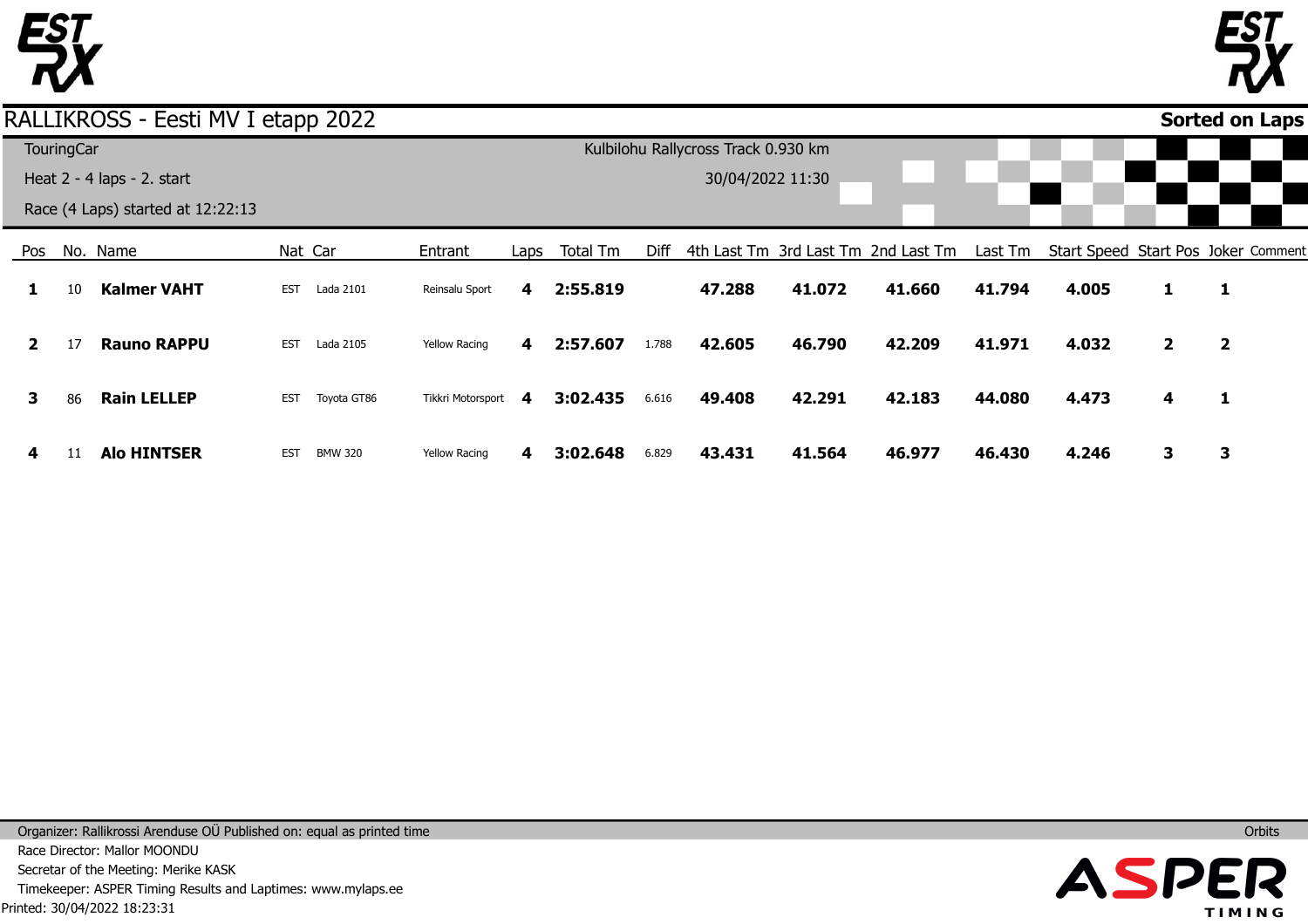



## RALLIKROSS - Eesti MV I etapp 2022

|                                   |              | TouringCar |                                 |            |            |                   |      |          |        | Kulbilohu Rallycross Track 0.930 km |        |        |        |       |   |                                                                                 |
|-----------------------------------|--------------|------------|---------------------------------|------------|------------|-------------------|------|----------|--------|-------------------------------------|--------|--------|--------|-------|---|---------------------------------------------------------------------------------|
|                                   |              |            | Heat $2 - 4$ laps $- 3$ . start |            |            |                   |      |          |        | 30/04/2022 11:33                    |        |        |        |       |   |                                                                                 |
| Race (4 Laps) started at 12:25:54 |              |            |                                 |            |            |                   |      |          |        |                                     |        |        |        |       |   |                                                                                 |
|                                   | Pos          |            | No. Name                        |            | Nat Car    | Entrant           | Laps | Total Tm | Diff   |                                     |        |        |        |       |   | 4th Last Tm 3rd Last Tm 2nd Last Tm Last Tm Start Speed Start Pos Joker Comment |
|                                   |              | 69         | Sigmar TAMMEMÄGI                | <b>EST</b> | Audi Coupe | Kupatama Motors 4 |      | 2:53.299 |        | 41.663                              | 40.866 | 45.806 | 40.669 | 4.295 | 3 | 3                                                                               |
|                                   | $\mathbf{2}$ | 36         | <b>Siim TILLEMANN</b>           | <b>EST</b> | BMW        | A1M Motorsport    | 4    | 3:05.479 | 12.180 | 50.263                              | 43.588 | 43.770 | 43.354 | 4.504 |   | -1                                                                              |
|                                   | з            | 18         | <b>Raul LAANISTO</b>            | <b>EST</b> | Lada 2105  | Milrem Motorspor  | 4    | 3:08.455 | 15.156 | 44.471                              | 44.511 | 50.134 | 44.761 | 4.578 |   |                                                                                 |

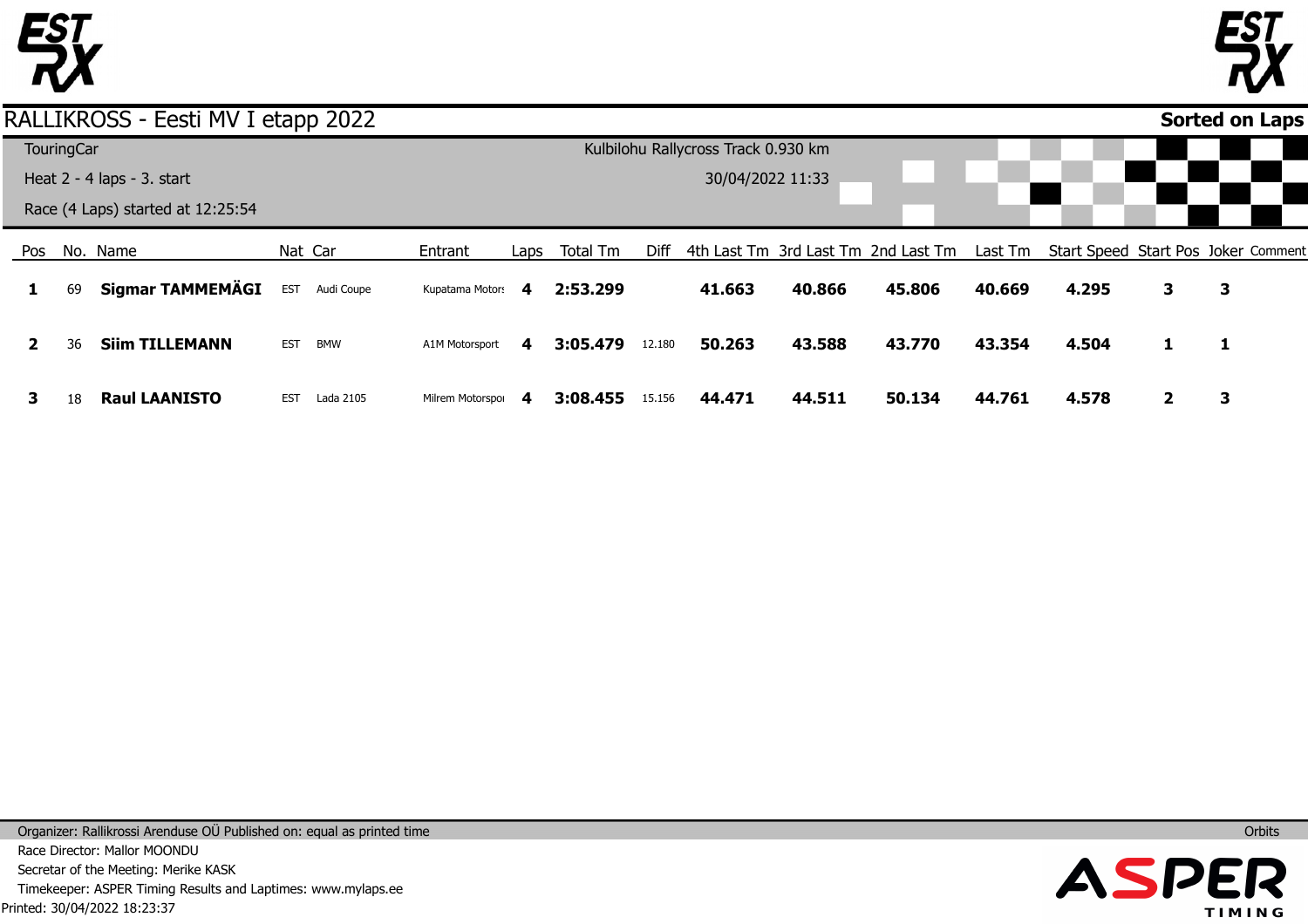



| <b>TouringCar</b>       |     |                       |          |             |                | Kulbilohu Rallycross Track 0.930 km |                |  |  |
|-------------------------|-----|-----------------------|----------|-------------|----------------|-------------------------------------|----------------|--|--|
|                         |     | 2nd Qualifying Heat   |          |             |                |                                     |                |  |  |
|                         |     |                       |          |             |                |                                     |                |  |  |
| Pos                     | No. | <b>Name</b>           | Total Tm | <b>Diff</b> | <b>R1.</b>     | R <sub>2</sub> .                    | <b>R3.</b>     |  |  |
|                         | 21  | <b>Priit REBANE</b>   | 2:49.482 |             | 4 [2:49.482]   |                                     | $\blacksquare$ |  |  |
| $\mathbf{2}$            |     | <b>Siim SÜNDEMA</b>   | 2:50.287 | 0.805       | 4 [2:50.287]   | $\blacksquare$                      | $\blacksquare$ |  |  |
| 3                       | 69  | Sigmar TAMMEMÄGI      | 2:53.299 | 3.817       |                |                                     | 4 [2:53.299]   |  |  |
| 4                       | 9   | <b>Rommi PUKK</b>     | 2:53.316 | 3.834       | 4 [2:53.316]   |                                     | $\blacksquare$ |  |  |
| 5.                      |     | <b>Andreas ARUAAS</b> | 2:55.057 | 5.575       | 4 [2:55.057]   |                                     | $\blacksquare$ |  |  |
| 6                       | 10  | <b>Kalmer VAHT</b>    | 2:55.819 | 6.337       |                | 4 [2:55.819]                        | $\blacksquare$ |  |  |
| $\overline{\mathbf{z}}$ | 17  | <b>Rauno RAPPU</b>    | 2:57.607 | 8.125       | ۰              | 4 [2:57.607]                        | $\blacksquare$ |  |  |
| 8                       | 86  | <b>Rain LELLEP</b>    | 3:02.435 | 12.953      | ۰              | 4 [3:02.435]                        | $\blacksquare$ |  |  |
| 9                       | 11  | <b>Alo HINTSER</b>    | 3:02.648 | 13.166      | ۰              | 4 [3:02.648]                        | $\blacksquare$ |  |  |
| 10                      | 36  | <b>Siim TILLEMANN</b> | 3:05.479 | 15.997      | $\blacksquare$ |                                     | 4 [3:05.479]   |  |  |
| 11                      | 18  | <b>Raul LAANISTO</b>  | 3:08.455 | 18.973      |                |                                     | 4 [3:08.455]   |  |  |



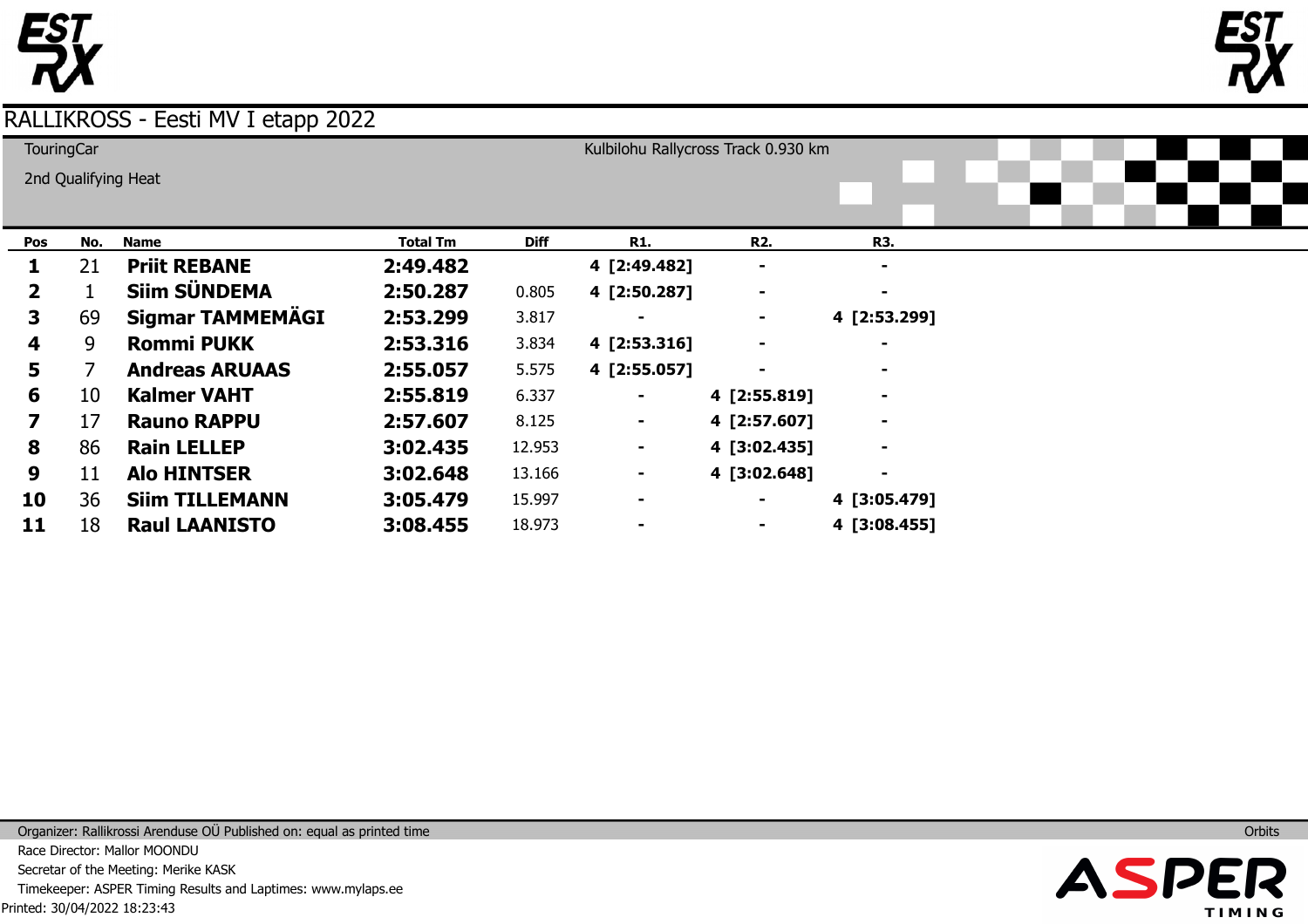

| <b>TouringCar</b> |  |  |
|-------------------|--|--|
|                   |  |  |
|                   |  |  |

|  | Λ. |  |
|--|----|--|
|  |    |  |
|  |    |  |

| <b>TouringCar</b>       |     |                                |                      |                 | Kulbilohu Rallycross Track 0.930 km |     |              |     |              |                     |  |  |  |  |
|-------------------------|-----|--------------------------------|----------------------|-----------------|-------------------------------------|-----|--------------|-----|--------------|---------------------|--|--|--|--|
|                         |     | Qualifying Heat $1 + 2$ Points |                      |                 |                                     |     |              |     |              |                     |  |  |  |  |
|                         |     |                                |                      |                 |                                     |     |              |     |              |                     |  |  |  |  |
| Pos                     | No. | <b>Name</b>                    | <b>Entrant</b>       | Car             | M1. Total Tm                        | M1. | M2. Total Tm | M2. | R3. Total Tm | <b>Total points</b> |  |  |  |  |
| 1                       | 21  | <b>Priit REBANE</b>            | <b>Yellow Racing</b> | Volvo C-30      | 2:50.935                            | 45  | 2:49.482     | 50  |              | 95                  |  |  |  |  |
| $\overline{2}$          |     | <b>Siim SÜNDEMA</b>            | Tikkri Motorsport    | Ford Fiesta MK7 | 2:48.123                            | 50  | 2:50.287     | 45  |              | 95                  |  |  |  |  |
| 3                       | 9   | <b>Rommi PUKK</b>              | Ligur Racing         | <b>BMW 120</b>  | 2:52.139                            | 42  | 2:53.316     | 40  |              | 82                  |  |  |  |  |
| 4                       |     | <b>Andreas ARUAAS</b>          | Kiil Racing          | Ford Fiesta MK6 | 2:55.052                            | 40  | 2:55.057     | 39  |              | 79                  |  |  |  |  |
| 5                       | 10  | <b>Kalmer VAHT</b>             | Reinsalu Sport       | Lada 2101       | 2:55.416                            | 39  | 2:55.819     | 38  |              | 77                  |  |  |  |  |
| 6                       | 69  | <b>Sigmar TAMMEMÄGI</b>        | Kupatama Motorsport  | Audi Coupe      | 3:28.981                            | 33  | 2:53.299     | 42  |              | 75                  |  |  |  |  |
| $\overline{\mathbf{z}}$ | 17  | <b>Rauno RAPPU</b>             | <b>Yellow Racing</b> | Lada 2105       | 2:55.621                            | 38  | 2:57.607     | 37  |              | 75                  |  |  |  |  |
| 8                       | 86  | <b>Rain LELLEP</b>             | Tikkri Motorsport    | Toyota GT86     | 3:00.890                            | 36  | 3:02.435     | 36  |              | 72                  |  |  |  |  |
| 9                       | 11  | <b>Alo HINTSER</b>             | <b>Yellow Racing</b> | <b>BMW 320</b>  | 2:56.180                            | 37  | 3:02.648     | 35  |              | 72                  |  |  |  |  |
| 10                      | 36  | <b>Siim TILLEMANN</b>          | A1M Motorsport       | <b>BMW</b>      | 3:10.186                            | 35  | 3:05.479     | 34  |              | 69                  |  |  |  |  |
| 11                      | 18  | <b>Raul LAANISTO</b>           | Milrem Motorsport    | Lada 2105       | 3:11.651                            | 34  | 3:08.455     | 33  |              | 67                  |  |  |  |  |

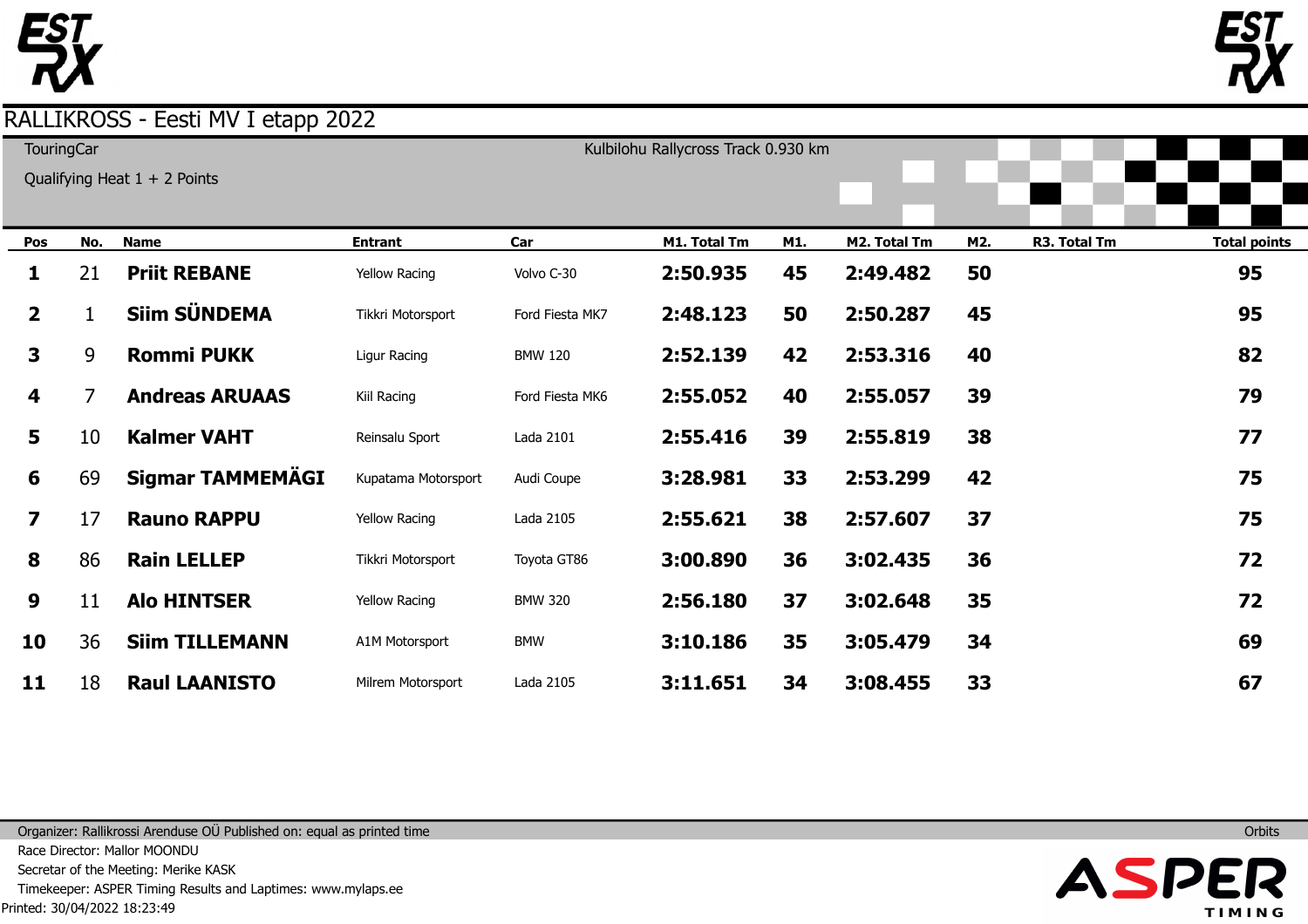



### RALLIKROSS - Eesti MV I etapp 2022

|              |                   |                                   |            |                |                      |      |                                     |        |                  |        |                                     |         |                                     |              |   | . . |
|--------------|-------------------|-----------------------------------|------------|----------------|----------------------|------|-------------------------------------|--------|------------------|--------|-------------------------------------|---------|-------------------------------------|--------------|---|-----|
|              | <b>TouringCar</b> |                                   |            |                |                      |      | Kulbilohu Rallycross Track 0.930 km |        |                  |        |                                     |         |                                     |              |   |     |
|              |                   | Heat $3 - 4$ laps $- 1$ . start   |            |                |                      |      |                                     |        | 30/04/2022 12:45 |        |                                     |         |                                     |              |   |     |
|              |                   | Race (4 Laps) started at 13:48:39 |            |                |                      |      |                                     |        |                  |        |                                     |         |                                     |              |   |     |
| Pos          |                   | No. Name                          |            | Nat Car        | Entrant              | Laps | Total Tm                            | Diff   |                  |        | 4th Last Tm 3rd Last Tm 2nd Last Tm | Last Tm | Start Speed Start Pos Joker Comment |              |   |     |
|              | 11                | <b>Alo HINTSER</b>                | <b>EST</b> | <b>BMW 320</b> | <b>Yellow Racing</b> | 4    | 2:55.273                            |        | 42.190           | 41.459 | 41.348                              | 45.909  | 4.367                               | $\mathbf{2}$ | 4 |     |
| $\mathbf{2}$ | 86                | <b>Rain LELLEP</b>                | <b>EST</b> | Toyota GT86    | Tikkri Motorsport    | 4    | 2:58.527                            | 3.254  | 43.314           | 42.025 | 46.565                              | 42.234  | 4.389                               | 1            | 3 |     |
| 3            | 36                | <b>Siim TILLEMANN</b>             | <b>EST</b> | <b>BMW</b>     | A1M Motorsport       | 4    | 3:05.601                            | 10.328 | 50.758           | 43.108 | 43.718                              | 43.453  | 4.564                               | 3            | 1 |     |
| 4            | 18                | <b>Raul LAANISTO</b>              | <b>EST</b> | Lada 2105      | Milrem Motorspor     | 4    | 3:09.998                            | 14.725 | 45.801           | 49.377 | 44.776                              | 45.571  | 4.473                               | 4            | 2 |     |

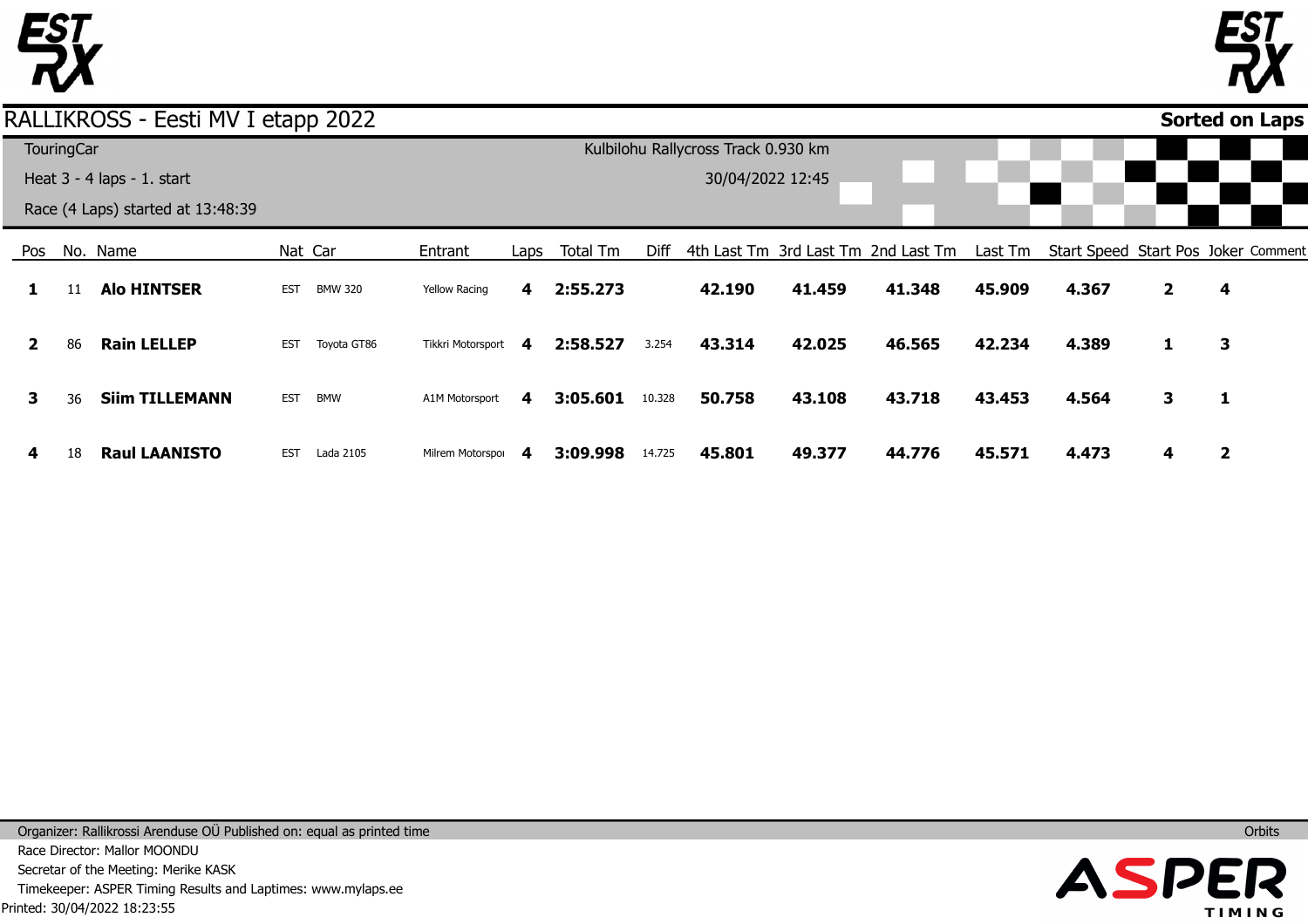



### RALLIKROSS - Eesti MV I etapp 2022

|              |                   |                                   |            |                 |                      |      |          |                  |                                     |        |                                     |         |                                     |                |   | . . |
|--------------|-------------------|-----------------------------------|------------|-----------------|----------------------|------|----------|------------------|-------------------------------------|--------|-------------------------------------|---------|-------------------------------------|----------------|---|-----|
|              | <b>TouringCar</b> |                                   |            |                 |                      |      |          |                  | Kulbilohu Rallycross Track 0.930 km |        |                                     |         |                                     |                |   |     |
|              |                   | Heat 3 - 4 laps - 2. start        |            |                 |                      |      |          | 30/04/2022 12:50 |                                     |        |                                     |         |                                     |                |   |     |
|              |                   | Race (4 Laps) started at 13:52:31 |            |                 |                      |      |          |                  |                                     |        |                                     |         |                                     |                |   |     |
| Pos          |                   | No. Name                          |            | Nat Car         | Entrant              | Laps | Total Tm | Diff             |                                     |        | 4th Last Tm 3rd Last Tm 2nd Last Tm | Last Tm | Start Speed Start Pos Joker Comment |                |   |     |
| 1            | 9                 | <b>Rommi PUKK</b>                 | <b>EST</b> | <b>BMW 120</b>  | Ligur Racing         | 4    | 2:51.499 |                  | 41.459                              | 40.614 | 40.573                              | 44.878  | 3.975                               | 1              | 4 |     |
| $\mathbf{2}$ |                   | <b>Andreas ARUAAS</b>             | <b>EST</b> | Ford Fiesta MK6 | Kiil Racing          | 4    | 2:53.541 | 2.042            | 42.283                              | 40.626 | 45.768                              | 40.907  | 3.957                               | $\overline{2}$ | 3 |     |
| 3            | 10                | <b>Kalmer VAHT</b>                | EST        | Lada 2101       | Reinsalu Sport       | 4    | 2:56.206 | 4.707            | 47.715                              | 41.773 | 41.297                              | 41.483  | 3.938                               | 3              | 1 |     |
| 4            | 17                | <b>Rauno RAPPU</b>                | <b>EST</b> | Lada 2105       | <b>Yellow Racing</b> | 4    | 2:58.560 | 7.061            | 48.937                              | 41.903 | 41.885                              | 41.841  | 3.994                               | 4              |   |     |

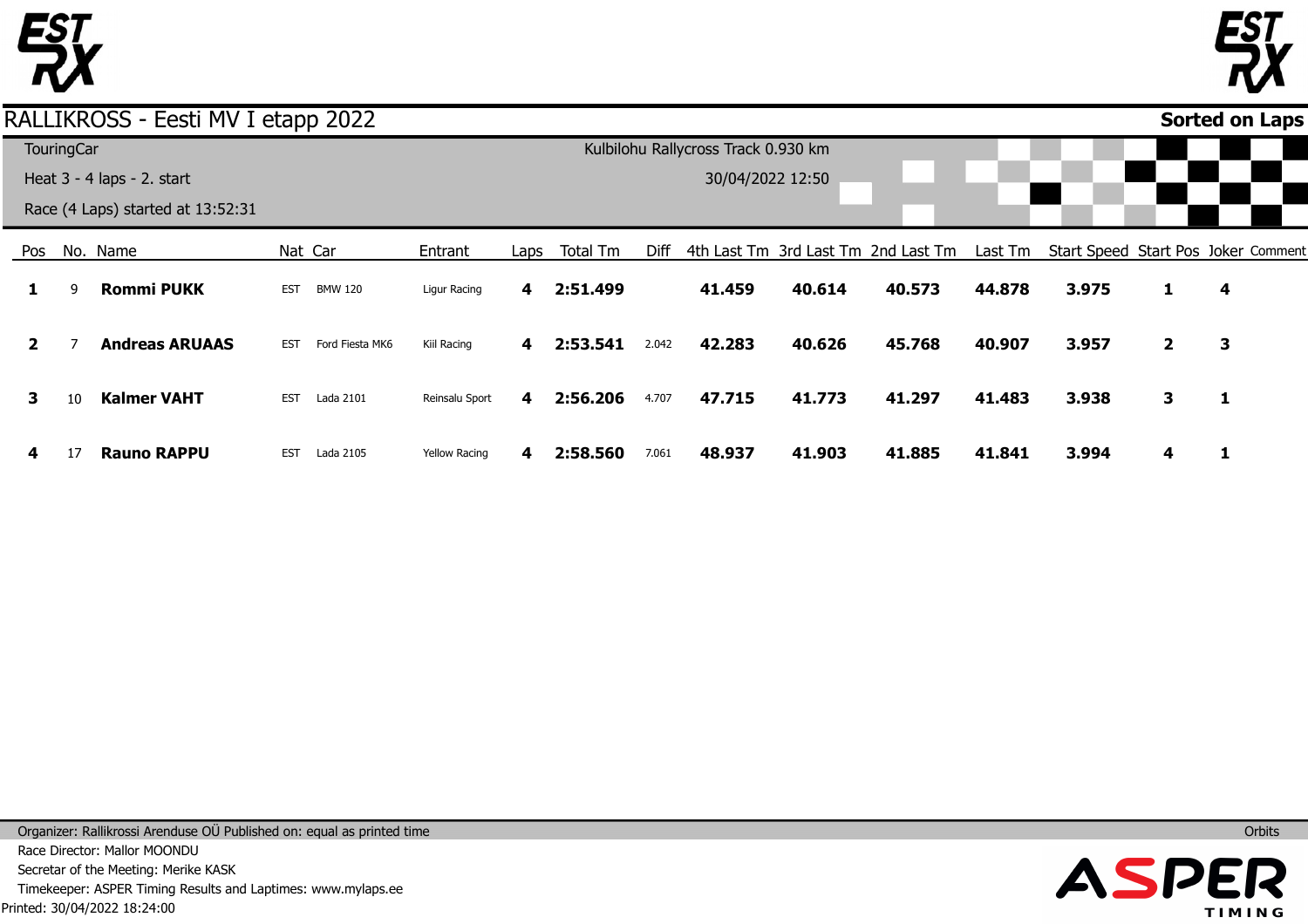



## RALLIKROSS - Eesti MV I etapp 2022

|              | <b>TouringCar</b> |                                   |            |                 |                      |   |               |       | Kulbilohu Rallycross Track 0.930 km |        |                                                                                 |        |       |              |                         |  |
|--------------|-------------------|-----------------------------------|------------|-----------------|----------------------|---|---------------|-------|-------------------------------------|--------|---------------------------------------------------------------------------------|--------|-------|--------------|-------------------------|--|
|              |                   | Heat 3 - 4 laps - 3. start        |            |                 |                      |   |               |       | 30/04/2022 12:53                    |        |                                                                                 |        |       |              |                         |  |
|              |                   | Race (4 Laps) started at 13:56:40 |            |                 |                      |   |               |       |                                     |        |                                                                                 |        |       |              |                         |  |
|              |                   | Pos No. Name                      |            | Nat Car         | Entrant              |   | Laps Total Tm | Diff  |                                     |        | 4th Last Tm 3rd Last Tm 2nd Last Tm Last Tm Start Speed Start Pos Joker Comment |        |       |              |                         |  |
|              | 21                | <b>Priit REBANE</b>               | <b>EST</b> | Volvo C-30      | <b>Yellow Racing</b> | 4 | 2:49.580      |       | 40.174                              | 44.417 | 40.523                                                                          | 40.339 | 4.127 |              | $\overline{\mathbf{2}}$ |  |
| $\mathbf{2}$ |                   | Siim SÜNDEMA                      | <b>EST</b> | Ford Fiesta MK7 | Tikkri Motorsport 4  |   | 2:50.188      | 0.608 | 45.265                              | 39.724 | 40.444                                                                          | 40.448 | 4.307 | $\mathbf{2}$ | $\mathbf{1}$            |  |
| 3            | 69                | Sigmar TAMMEMÄGI                  | <b>EST</b> | Audi Coupe      | Kupatama Motors 4    |   | 2:54.479      | 4.899 | 42.088                              | 41.220 | 46.076                                                                          | 40.891 | 4.204 | 3            | 3                       |  |

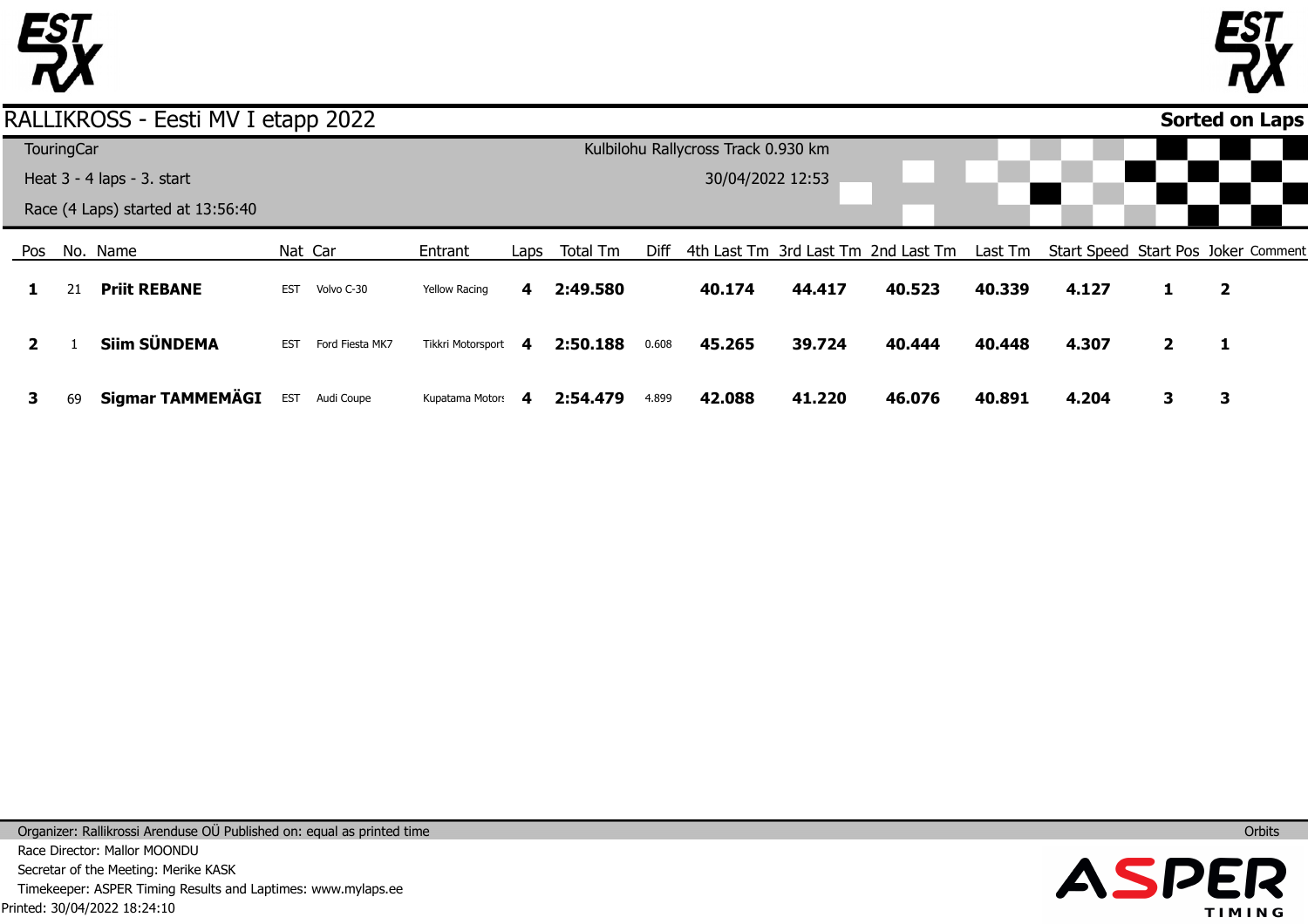



#### **Pos 1 2 3 4 5 6 7 8 9 10 No.** 21 1 9 7 69 11 10 86 17 36 **Name Priit REBANE Siim SÜNDEMA Rommi PUKK Andreas ARUAAS Sigmar TAMMEMÄGI Alo HINTSER Kalmer VAHT Rain LELLEP Rauno RAPPU Siim TILLEMANN Total Tm 2:49.580 2:50.188 2:51.499 2:53.541 2:54.479 2:55.273 2:56.206 2:58.527 2:58.560 3:05.601 Diff** 0.608 1.919 3.961 4.899 5.693 6.626 8.947 8.980 16.021 **R1. - - - - - 4 [2:55.273] - 4 [2:58.527] - 4 [3:05.601] R2. - - 4 [2:51.499] 4 [2:53.541] - - 4 [2:56.206] - 4 [2:58.560] - R3. 4 [2:49.580] 4 [2:50.188] - - 4 [2:54.479] - - - - - TouringCar** 3rd Qualifying Heat Kulbilohu Rallycross Track 0.930 km

**4 [3:09.998]** 

**-** 

**-** 

**3:09.998** 

20.418

**11** 18 **Raul LAANISTO** 

RALLIKROSS - Eesti MV I etapp 2022

Printed: 30/04/2022 18:24:17 Organizer: Rallikrossi Arenduse OÜ Published on: equal as printed time Race Director: Mallor MOONDU Secretar of the Meeting: Merike KASK Timekeeper: ASPER Timing Results and Laptimes: www.mylaps.ee

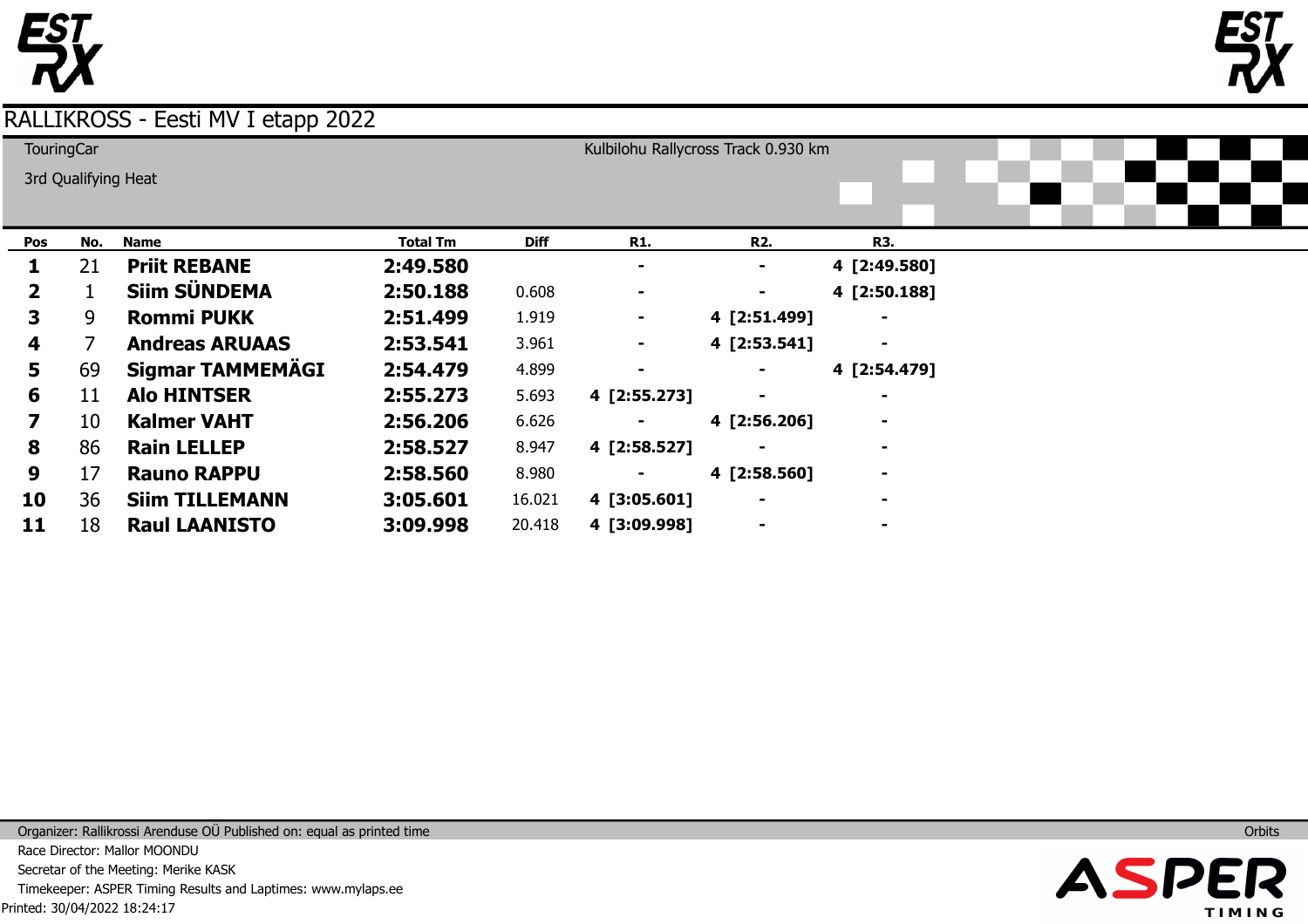

| TouringCar |  |  |
|------------|--|--|
|            |  |  |

Qualifying Heat  $1 + 2 + 3$  Points

|                         |     | $\frac{1}{2}$ and $\frac{1}{2}$ is not $\frac{1}{2}$ if $\frac{1}{2}$ if $\frac{1}{2}$ if $\frac{1}{2}$ if $\frac{1}{2}$ if $\frac{1}{2}$ |                      |                 |              |     |              |     |              |     |                     |
|-------------------------|-----|-------------------------------------------------------------------------------------------------------------------------------------------|----------------------|-----------------|--------------|-----|--------------|-----|--------------|-----|---------------------|
| Pos                     | No. | <b>Name</b>                                                                                                                               | <b>Entrant</b>       | Car             | M1. Total Tm | M1. | M2. Total Tm | M2. | M3. Total Tm | M3. | <b>Total points</b> |
| 1                       | 21  | <b>Priit REBANE</b>                                                                                                                       | <b>Yellow Racing</b> | Volvo C-30      | 2:50.935     | 45  | 2:49.482     | 50  | 2:49.580     | 50  | 145                 |
| 2 <sup>1</sup>          |     | <b>Siim SÜNDEMA</b>                                                                                                                       | Tikkri Motorsport    | Ford Fiesta MK7 | 2:48.123     | 50  | 2:50.287     | 45  | 2:50.188     | 45  | 140                 |
| $\mathbf{3}$            | 9   | <b>Rommi PUKK</b>                                                                                                                         | Ligur Racing         | <b>BMW 120</b>  | 2:52.139     | 42  | 2:53.316     | 40  | 2:51.499     | 42  | 124                 |
| 4                       | 7   | <b>Andreas ARUAAS</b>                                                                                                                     | Kiil Racing          | Ford Fiesta MK6 | 2:55.052     | 40  | 2:55.057     | 39  | 2:53.541     | 40  | 119                 |
| 5                       | 69  | Sigmar TAMMEMÄGI                                                                                                                          | Kupatama Motorsport  | Audi Coupe      | 3:28.981     | 33  | 2:53.299     | 42  | 2:54.479     | 39  | 114                 |
| 6                       | 10  | <b>Kalmer VAHT</b>                                                                                                                        | Reinsalu Sport       | Lada 2101       | 2:55.416     | 39  | 2:55.819     | 38  | 2:56.206     | 37  | 114                 |
| $\overline{\mathbf{z}}$ | 11  | <b>Alo HINTSER</b>                                                                                                                        | <b>Yellow Racing</b> | <b>BMW 320</b>  | 2:56.180     | 37  | 3:02.648     | 35  | 2:55.273     | 38  | <b>110</b>          |
| 8                       | 17  | <b>Rauno RAPPU</b>                                                                                                                        | <b>Yellow Racing</b> | Lada 2105       | 2:55.621     | 38  | 2:57.607     | 37  | 2:58.560     | 35  | <b>110</b>          |
| 9                       | 86  | <b>Rain LELLEP</b>                                                                                                                        | Tikkri Motorsport    | Toyota GT86     | 3:00.890     | 36  | 3:02.435     | 36  | 2:58.527     | 36  | 108                 |
| 10                      | 36  | <b>Siim TILLEMANN</b>                                                                                                                     | A1M Motorsport       | <b>BMW</b>      | 3:10.186     | 35  | 3:05.479     | 34  | 3:05.601     | 34  | 103                 |
| 11                      | 18  | <b>Raul LAANISTO</b>                                                                                                                      | Milrem Motorsport    | Lada 2105       | 3:11.651     | 34  | 3:08.455     | 33  | 3:09.998     | 33  | 100                 |

Kulbilohu Rallycross Track 0.930 km

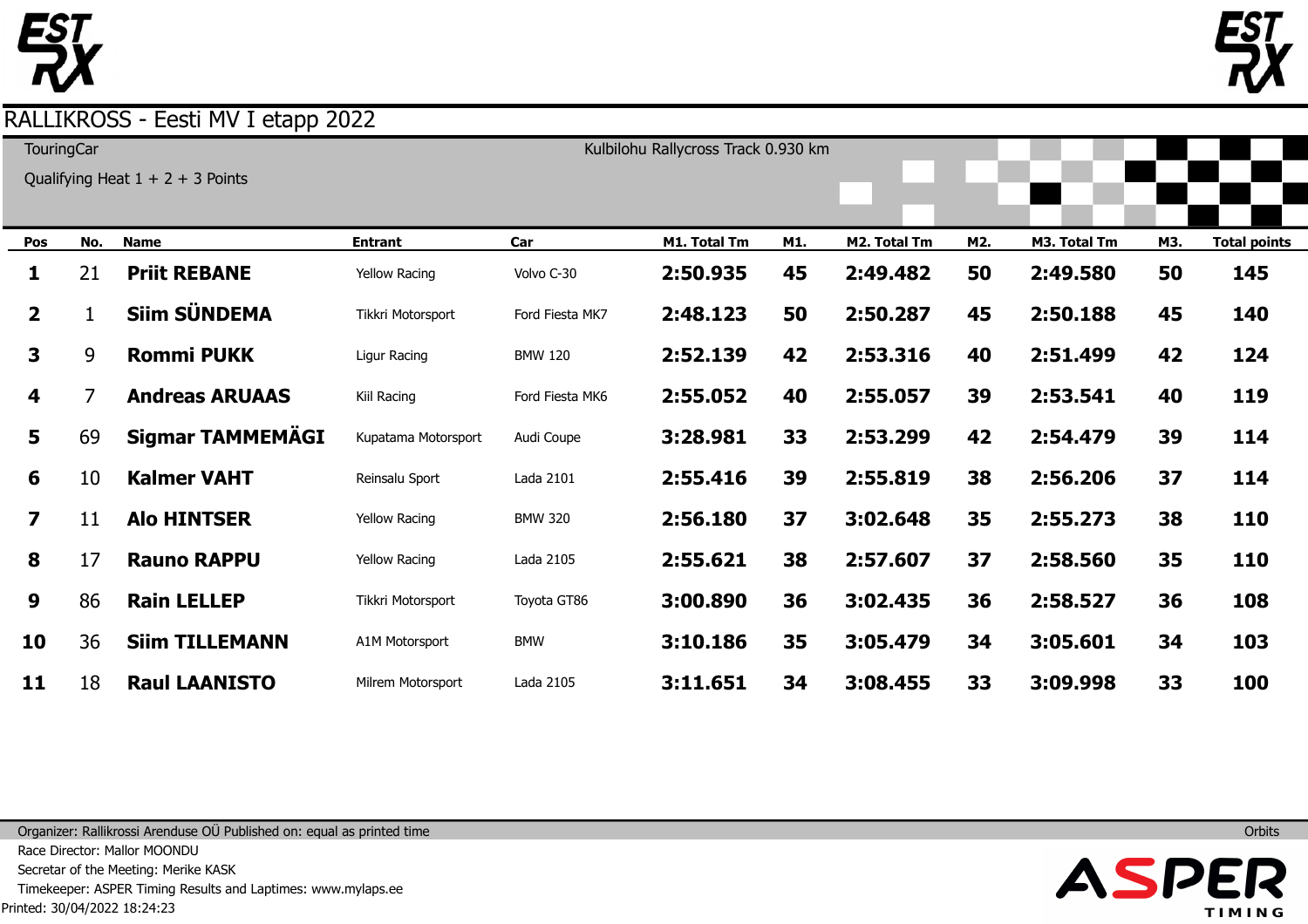



|              |                   | RALLIKROSS - Eesti MV I etapp 2022 |            |                |                      |      |          |            |                                     |        |                                     |                |                                     |                | Sorted on Laps          |  |
|--------------|-------------------|------------------------------------|------------|----------------|----------------------|------|----------|------------|-------------------------------------|--------|-------------------------------------|----------------|-------------------------------------|----------------|-------------------------|--|
|              | <b>TouringCar</b> |                                    |            |                |                      |      |          |            | Kulbilohu Rallycross Track 0.930 km |        |                                     |                |                                     |                |                         |  |
|              |                   | Semi-Final 1 - 6 laps              |            |                |                      |      |          |            | 30/04/2022 15:10                    |        |                                     |                |                                     |                |                         |  |
|              |                   | Race (6 Laps) started at 16:05:39  |            |                |                      |      |          |            |                                     |        |                                     |                |                                     |                |                         |  |
| Pos          |                   | No. Name                           |            | Nat Car        | Entrant              | Laps | Total Tm | Diff       |                                     |        | 4th Last Tm 3rd Last Tm 2nd Last Tm | Last Tm        | Start Speed Start Pos Joker Comment |                |                         |  |
| 1            | 21                | <b>Priit REBANE</b>                | <b>EST</b> | Volvo C-30     | <b>Yellow Racing</b> | 6    | 4:13.928 |            | 40.738                              | 44.413 | 40.908                              | 41.265         | 4.083                               | 1              | 4                       |  |
| $\mathbf{2}$ | q                 | <b>Rommi PUKK</b>                  | <b>EST</b> | <b>BMW 120</b> | Ligur Racing         | 6.   | 4:14.679 | 0.751      | 44.739                              | 40.375 | 41.302                              | 40.987         | 4.012                               | $\overline{2}$ | 3                       |  |
| 3            | 86                | <b>Rain LELLEP</b>                 | <b>EST</b> | Toyota GT86    | Tikkri Motorsport    | 6    | 4:28.821 | 14.893     | 42.059                              | 42.479 | 42.704                              | 42.402         | 4.934                               | 5              | 1                       |  |
| 4            | 18                | <b>Raul LAANISTO</b>               | <b>EST</b> | Lada 2105      | Milrem Motorspor     | 6    | 4:41.740 | 27.812     | 44.815                              | 45.388 | 45.272                              | 44.717         | 5.157                               | 6              | $\overline{\mathbf{2}}$ |  |
| 5            | 69                | Sigmar TAMMEMÄGI                   | <b>EST</b> | Audi Coupe     | Kupatama Motors      | 5.   | 4:20.916 | 1 Lap      | 41.080                              | 41.080 | 46.111                              | 40.519         | 4.316                               | $\mathbf{3}$   | 4                       |  |
| <b>DNF</b>   | 11                | <b>Alo HINTSER</b>                 | <b>EST</b> | <b>BMW 320</b> | <b>Yellow Racing</b> | 4    | 3:06.711 | <b>DNF</b> | 42.869                              | 41.797 | 41.245                              | <b>RETIRED</b> | 4.383                               | 4              |                         |  |

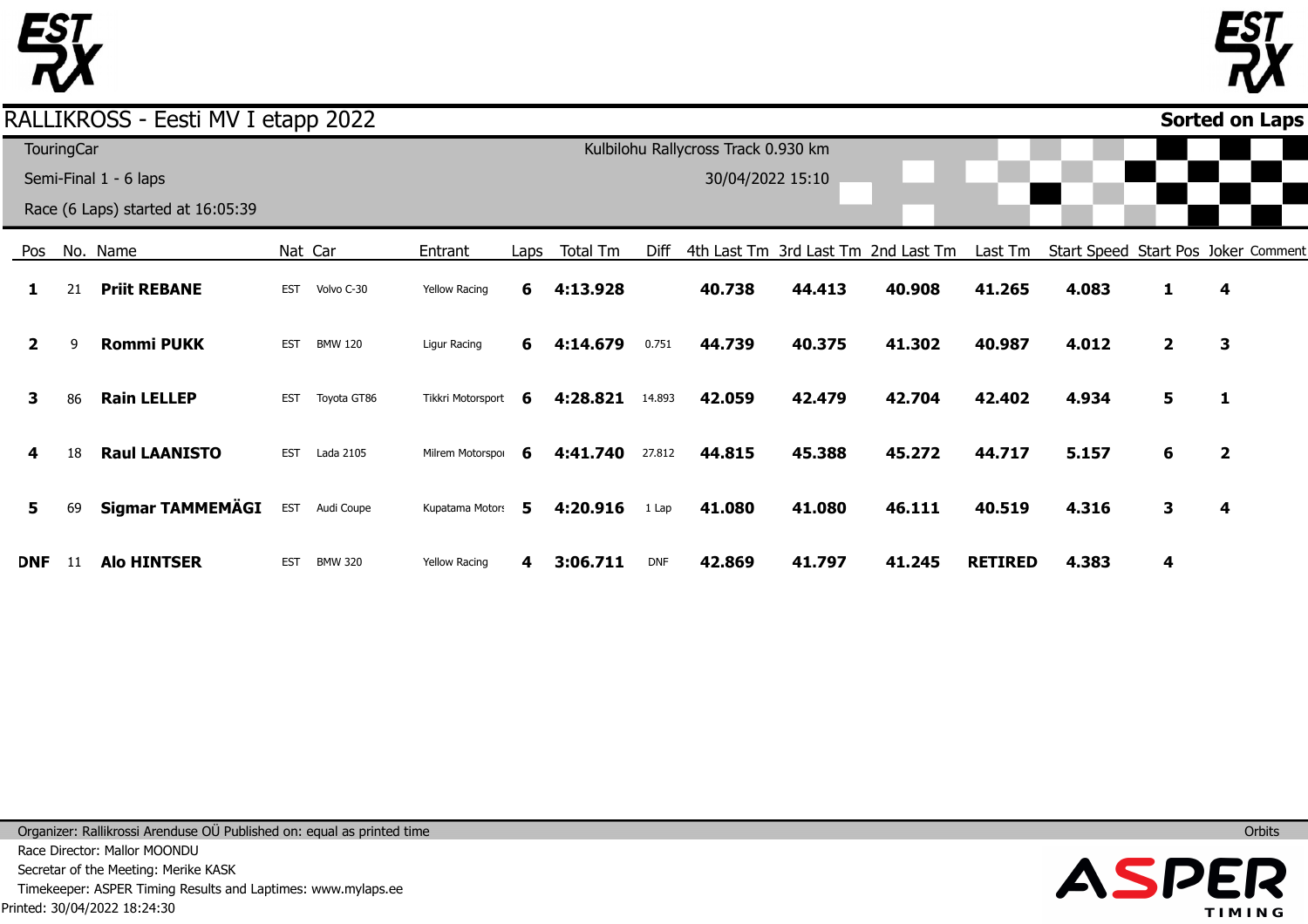



#### Pos **1 2 3 4 DNF** No. Name 7 10 17 36 1 **Andreas ARUAAS Kalmer VAHT Rauno RAPPU Siim TILLEMANN Siim SÜNDEMA** Nat Car EST Ford Fiesta MK6 EST Lada 2101 EST Lada 2105 EST BMW Entrant Kiil Racing Reinsalu Sport Yellow Racing A1M Motorsport Tikkri Motorsport Laps **6 6 6 6** Total Tm **4:15.526 4:20.890 4:29.252** 13.726 **4:34.934 4.386** Diff 4th Last Tm 3rd Last Tm 2nd Last Tm 5.364 19.408 DNF **40.628 41.588 45.596 43.934 40.988 41.429 41.357 43.574 41.205 41.565 41.642 48.671** Last Tm Start Speed Start Pos Joker Comment **46.374 41.774 41.853 43.317 RETIRED 4.164 4.245 4.227 5.358 4.386 2 3 4 5 1 6 1 3 5** + 10 sek **Sorted on Laps**RALLIKROSS - Eesti MV I etapp 2022 **TouringCar** Semi-Final 2 - 6 laps Race (6 Laps) started at 16:29:34 Kulbilohu Rallycross Track 0.930 km 30/04/2022 15:20

EST Ford Fiesta MK7